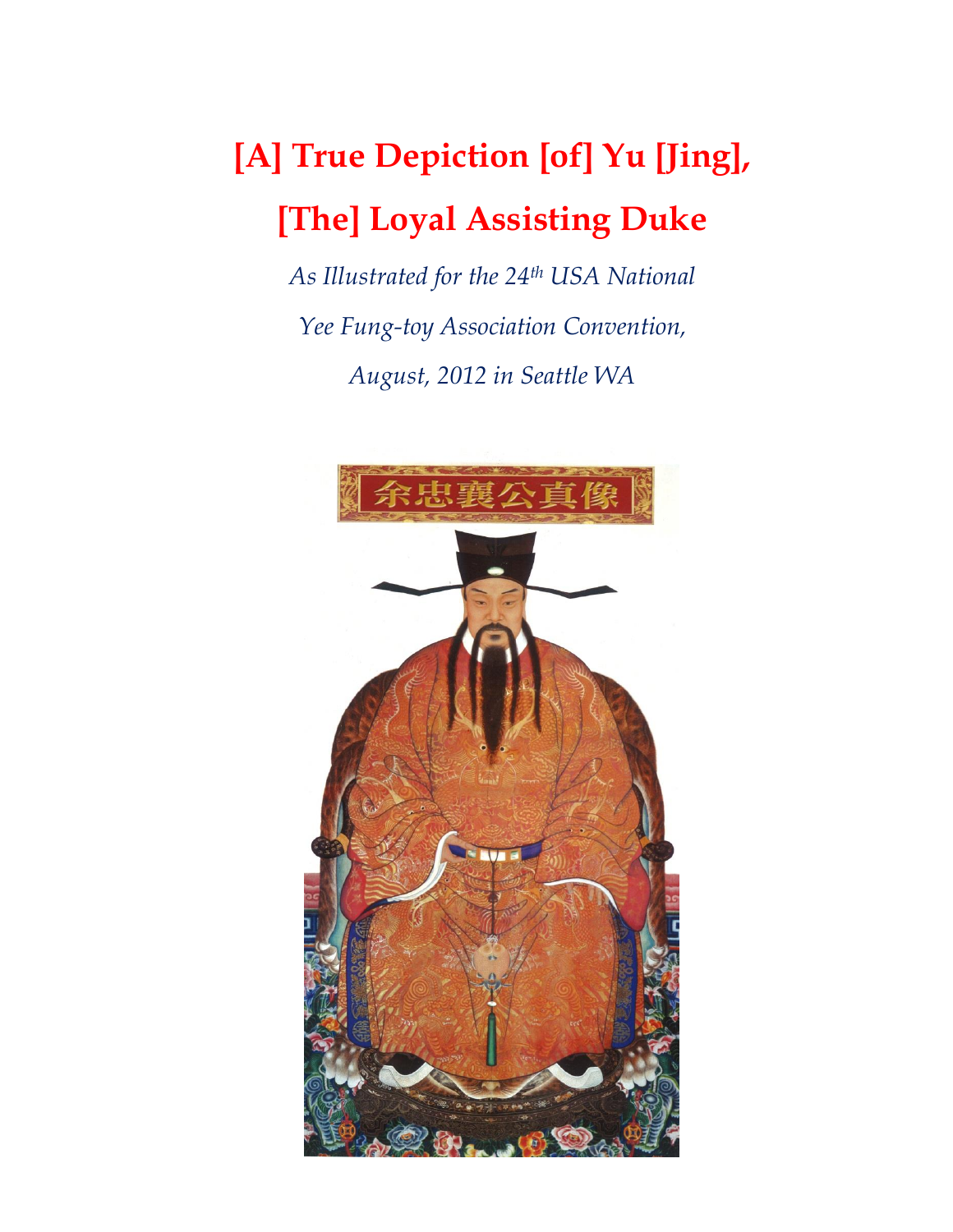## Emulate Our Model Ancestor!

Yu Jing lived during the Northern Song Dynasty (960 to 1125 C.E.) from 1000 to 1064 C.E. He was a native of Shaoguan 韶關 in northern Guangdong Province.

His 名 *ming*, formal given name, was 靖 *Jing*; this character can be understood to mean "quiet, to pacify, to assure, to conciliate."

His name at maturity (age 20, or at marriage), often self-assigned, 字 (*zi*) was: 安 道 *An Dao* which means "peaceful path."

His usual sobriquet (art-name or nickname), often ascribed by others and accepted due to its complimentary nature, 號 *(hao),* was: 武 溪 *Wu Xi*, which is literally: "fierce brook," and that could be taken to depict his fresh and sincere character.

Today, we refer to him by a poetic phrase penned by a fellow scholar-official named Cai Xiang 蔡 襄, praising how his "elegant demeanor (*feng cai)* 風 采 uplifted the spirits of other court officials." Because this was both memorably worded, and was personally apt, that honorific caught on immediately. One source avers that no less than the reigning Song Dynasty fourth Emperor Renzong 仁 宗, whom he served his whole life, declared him to be "foremost in elegance" 風 采第一.

His career as a Confucian scholar-official in the imperial civil service was capped by an appointment as the Minister of Public Works (equivalent today to a Secretary in the U.S. President's cabinet).

On learning that Yu Jing had sickened and died, the Emperor Yingzong was indeed quite grief-stricken and decreed investiture as a Duke 公 *Gong* (traditionally highest non-royal noble rank) be accorded posthumously, specifically honoring his Loyalty 忠 *Zhong* and his Helpfulness 襄 *Xiang* to the Throne. *Xiang* etymologically depicts rolling up sleeves and pants to engage in the arduous labors of agriculture. Yu Jing's prominence and provenance led to many clan halls in the south of China and abroad to honor him by that posthumous aristocratic title of 忠襄公.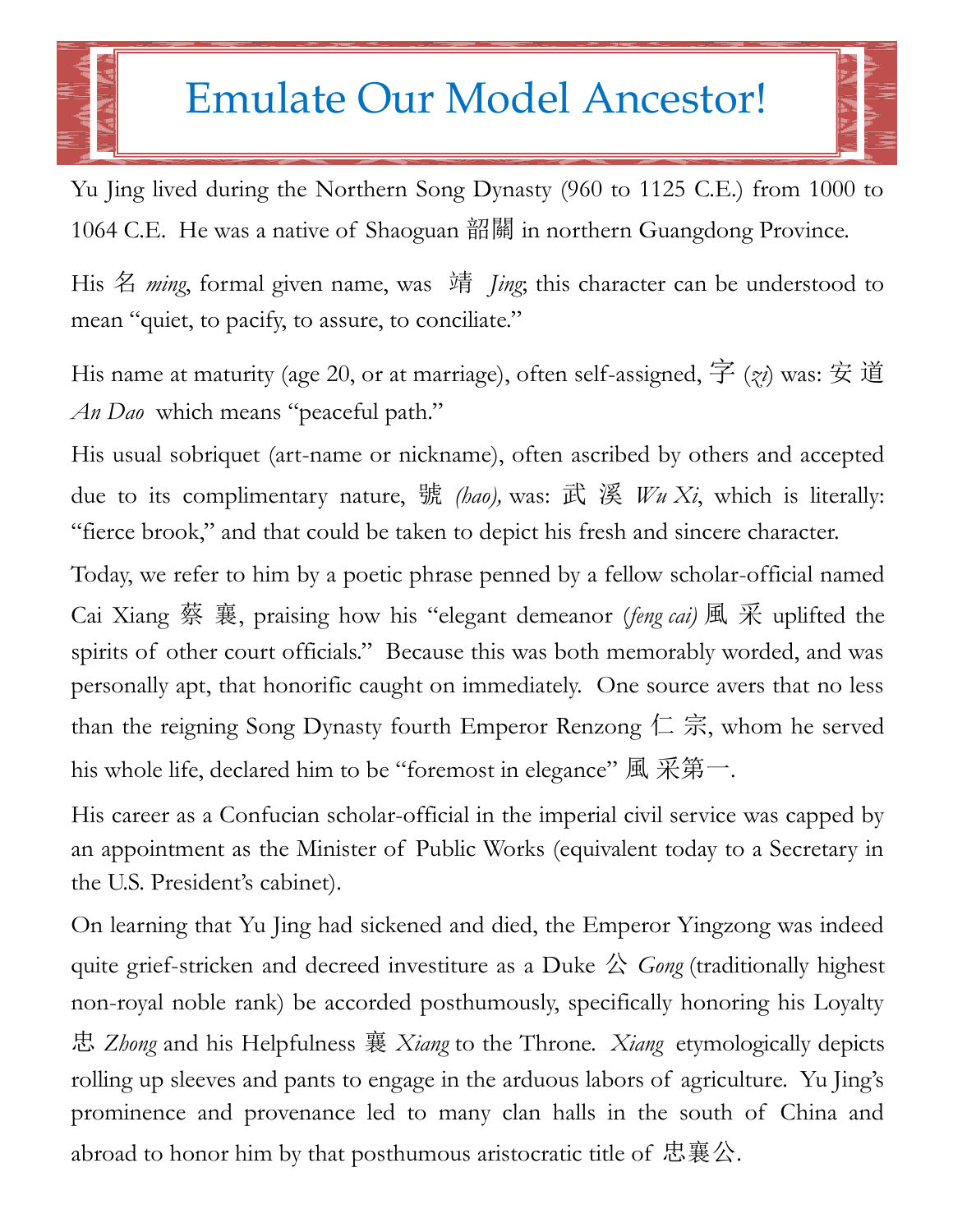

*A Court Portrait of the 5th Song Dynasty Zhiping-era* 治平 *(a*  年號*"reign or period designation") Emperor Yingzong* 英 宗 *(a*  廟 號 *"temple name" conferred posthumously by official dynastic annalists ). While of uncertain accuracy, it is noteworthy for its plain white robes rather than usual imperial yellow or even the often-used red of the Song; white would be the norm in next era, the Mongol Conquest Yuan Dynasty 1280-1368 C.E.*

The practice of such honor, of clan halls and clan histories, of clan schools and clan closeness well reflects the transition from the late middle Golden Age of the Tang Dynasty 618-906 C.E. to the nigh industrial semi-capitalist Song Dynasty. (To be sure, the antecedents of some form of educational training, and then of assessment/ testing, review and promotion in a burgeoning career of civil service began as early as the Han Dynasty 206 B.C.E to 220 C.E.) When the geographically-feasible Imperial Reunification after almost four centuries of disunity, foreign invasions, as well as mass migrations was achieved by the Sui Dynasty in 589 C.E., the momentum of transformation soon reached its mature height during the Song as the aristocratic families/status of time immemorial gave way to the new scholar-official class — the "mandarins" (proximately a term from Portuguese, but only after they had first reached Malay areas, with root ultimately back to Sanskrit and "mantra") which was so uniquely characteristic of China before our modern era.

Thus: to study hard, to win the competitive examinations at the district levels, then at the provincial capitals, and finally at the imperial palace, formally presided over by the Emperor, became the model for all within the clan and beyond to emulate and constituted a real ladder of upward social mobility in China. It was almost 700 years old (and of course further altered/attenuated) when admired from afar by Voltaire and the Enlightenment. That admiration helped sow the seeds of the next Age in the West, that of Revolutions, beginning of course with July 4, 1776.

Yu Jing is the "Model" but he is not the Founding Ancestor of the Clan. Rather, You Yu  $\#$   $\hat{\#}$  (sometimes rendered Yao Yu) is recognized. A native himself of the Duchy of Jin 晉, in the southern/central part of the modern Shanxi Province 山西,

==============================================================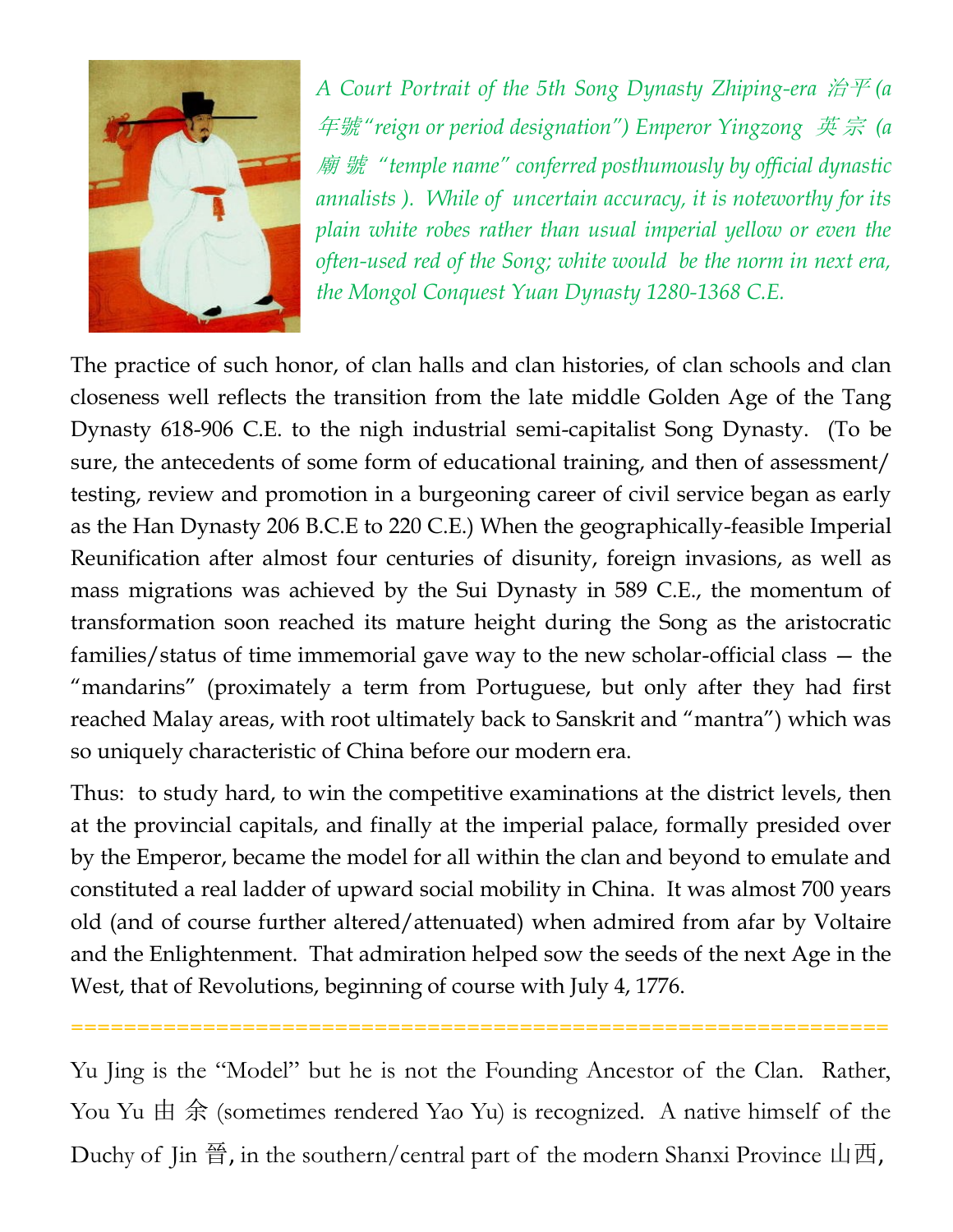his/our ancestral roots are yet further to the Northwest, likely Gansu Province 甘肅 at the outer limits of what history believes was Chinese. You Yu was originally on a diplomatic mission to Duke Mu of Qin 秦 穆 公, who ruled 659-621 B.C.E. during the fractious "feudal" Spring-Autumn Era 春秋時代 771-476 B.C.E. (when Annals were kept by referencing those two seasons). The Duke saw his talents and wisdom and was able to secure his services — he eventually appointed him to be Chancellor/ Prime Minister 宰相. Gaining 1000 square miles from 12 "Rong barbarian districts," he led the feudal counterparts of Duke Mu to recognize him as the "hegemon" 霸*ba*  of the west. As a result, Duke Mu decreed Yu should be a new family name; since You Yu already had sons, it was his grandsons first to be so surnamed.

That ducal realm of Qin would take up royal dignity in 325 B.C.E. and then expand decisively by gaining what is now Sichuan Province 四川 in 316 B.C.E. From that new strategic posture, Qin would achieve in 221 B.C.E. at last a unified *oecumene* for *Tienxia* "All Under Heaven" and inaugurate over two millennia of imperial dynasties until the Manchu Conquest Qing fell in 1911/12. The very name Qin (Romanized using Wade-Giles as Ch'in) became the modern name used by foreigners for "China."

The descendants of You Yu have moved from their northwest origins during the course of dynastic changes into central, and now mostly southern China. With the 1849 Gold Rush to California, the lineage reached not only the Americas but truly the whole globe; our next worldwide convention will be in Macao this November.

=================================================

The ceremonial respect accorded to the Model Ancestor is of course both parallel to similar rites observed in many family homes, especially at the Lunisolar New Year/ Spring Festival and the Clear Bright (so-called Tomb-sweeping) Festival of 120 days after the Winter Solstice, and deeply rooted in hoary antiquity. To be sure, these rites do derive from the belief system of the kings during the Shang Dynasty [1600 to 1046 B.C.E.] when the monarchs certainly worshipped their powerful regal ancestors with sacrifice, including of humans. From their divinations on tortoise shell and shoulder blades come the earliest forms of China's writing. From their tombs come evidence of climate change, for elephants and even one rhinoceros were interred as well.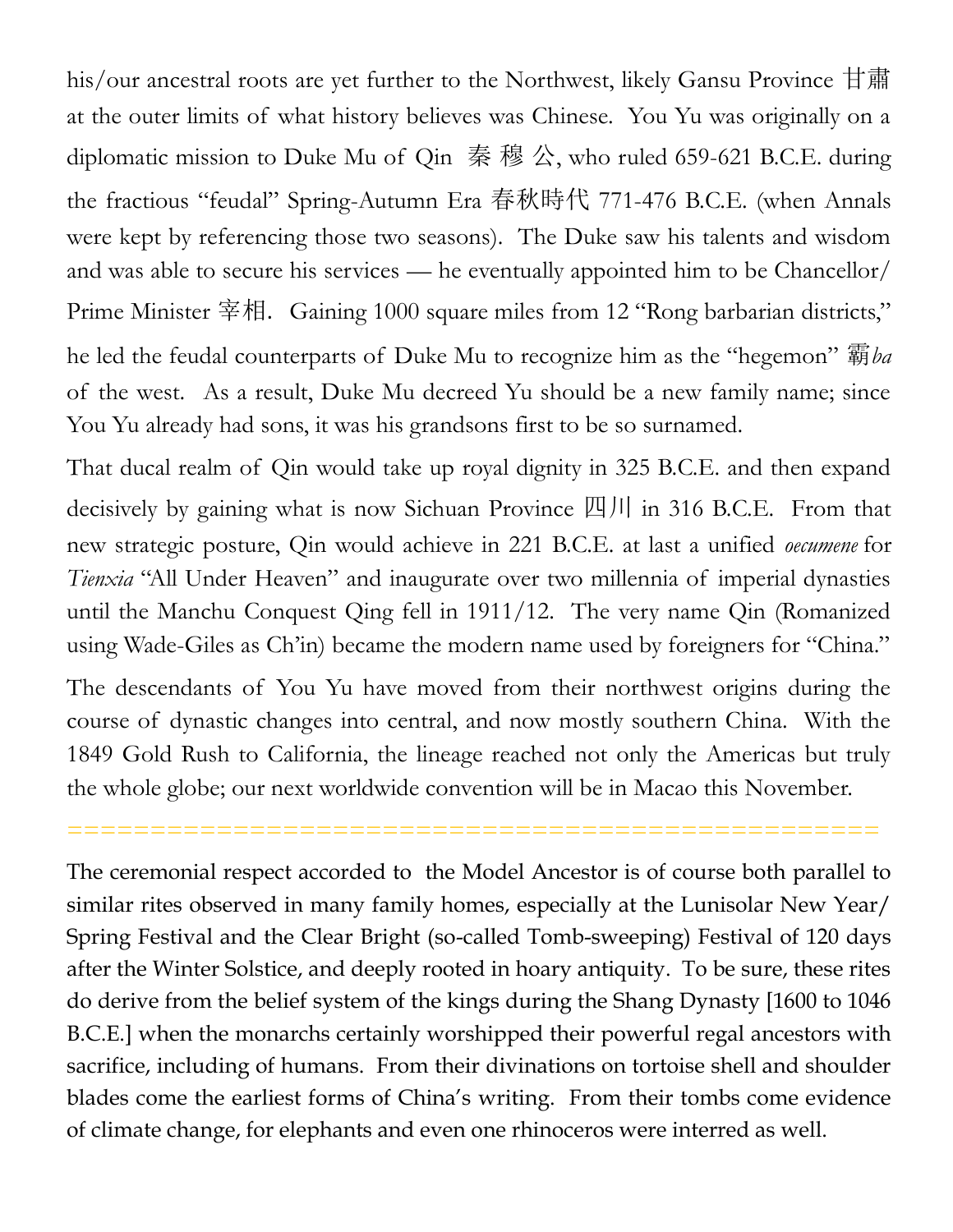In the millennia that followed, especially with the advent of Buddhism during the disunion with the fall of the Han Dynasty, where this reformed Hinduism fixed a goal after expunging all desire to achieve dissolution into an airless *nirvana*, and with an at-first alien but sophisticated cosmology: it is much less likely that such native rites could remain truly any form of worship; ancestral veneration today is generally more a cultural norm, or (at worst) a superstition. The filial piety at the root/core of Confucianism is perhaps a stronger, more sincere devotion — although this too has begun to diminish as all Chinese modernize/transform from agrarian life/stasis.

This transition can be easily seen in the "Chinese Rites controversy" as missionaries of Roman Catholicism began to arrive in numbers, and the disputes climaxed in the pontificates of Popes Clement XI and Benedict XIV. The Jesuits had advised that the Chinese were only venerating their ancestors, just as Catholics, the Orthodox, and Anglicans do of the Saints in whose communion we all are whether living or dead. The Dominicans and Franciscans declared that Chinese Catholics must not have rites too akin to worship. By *Ex ille die*, the first Pope afore-mentioned forbade the Rites in 1715, and in 1742 the second forbade further discussion.

Only the 2nd to rule south of the 10,000-li Long Wall, the Manchu Conquest Qing Kangxi-era Emperor [1661-1722 C.E.], observing the disputes, is on record in his 1721 decree with sentiments noteworthy to any evangelist (displaying simultaneously the degree of his assimilation in just two generations since his horse-riding ancestors had begun to rule Chinese in earnest in the Northeast):

*Reading this proclamation, I have concluded that the Westerners are petty indeed. It is impossible to reason with them because they do not understand larger issues as we understand them in China. There is not one Westerner versed in Chinese works, and their remarks are often incredible and ridiculous. To judge from this proclamation, their religion is no different from other small, bigoted sects of Buddhism or Taoism. I have never seen a document which contains so much nonsense. From now on, Westerners should not be allowed to preach in China, to avoid further trouble.* 

He expelled Catholic evangelists and curtailed conversion: how could he allow some foreign Pope to interfere with his subjects' moral foundation in filial piety? which ironically is the subject of the 1st of the Ten Commandments both to relate to humanity, and also to convey a promise. Missionaries to remain in Qing China must adhere to the "Directives of (Fr.) Matteo Ricci" 利瑪竇規矩 who set the example in Ming Dynasty (1368-1644 C.E.) times of becoming fluent in Chinese and adopting even our customs in dress.